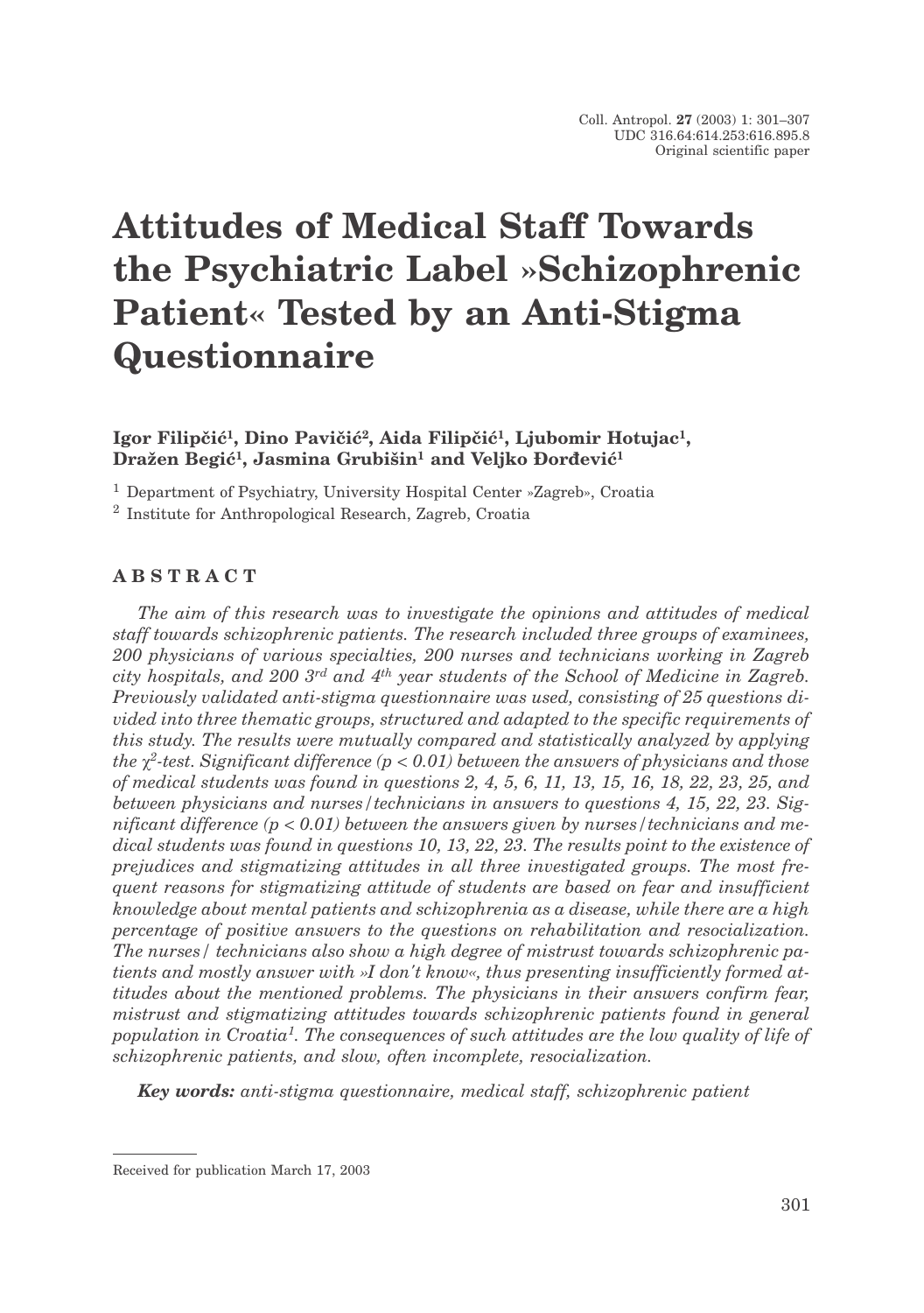#### **Introduction**

Stigma is defined as a sign of disgrace or discredit, which sets a person apart from others<sup>2</sup>. The stigma of mental illness, although more often related to context than to a person's appearance, remains a powerful negative attribute in all social relations<sup>3,4</sup>. For effective health care to be delivered, it is crucial that health professionals are not hampered by prejudiced attitudes<sup>5,6</sup>.

Mental disorders remain some of the most stigmatized illnesses<sup>2,7</sup>. The concept of mental illness is often associated with misunderstanding a disease and with fear of the potential threat of patients.<sup>8</sup> Mental illness can be difficult to understand and empathize with, especially when the illness affects fundamental personal attributes2,8. Schizophrenia has been found to be one of the most stigmatizing conditions8. Negative attitudes and stigma against schizophrenic patients have direct effects on the clinical practice of every medical doctor, especially psychiatrists $5-7.9$ . Fear and ignorance of mental illness can result in an insufficient focus on a patient's physical health needs $8-10$ . The occurrence of schizophrenia at a younger, adolescent age is stigmatizing for a young man, because the disease and its course follows his mental development and changes it<sup>11</sup>. Accepting that stigma plays a negative role at every stage of mental illness presentation, diagnosis, treatment and outcome the degree and type of stigmatization varies according to prevailing cultural norms $^{3,10}$ . Anthropology and cultural studies provide a wider context within which stigma operates. Prejudice against people with mental illness has parallels with racism and racial discrimination4,11. The results of research with the anti-stigma questionnaire in Croatian population speak about the lack of information, a large number of prejudices and stigmatizing attitudes connected with psychiatric (schizophrenic) patients<sup>1</sup>.

#### **Subjects and Methods**

In the study were included 700 examinees, 65 (9.3%) sheets were not properly filled in, and 35 examinees (5%) refused the test. Statistically analyzed were the results of 600 examinees, who correctly filled the questionnaire. The examinees were selected into three groups. The first group consisted of 200 physicians (specialists) employed in Zagreb (Croatia) city hospitals, divided by gender (100 female and 100 male). The second group consisted of 100 nurses and 100 medical technicians employed in the same Zagreb city hospitals. The third group consisted of 100 students of medicine (50 female and 50 male) of the third and fourth year of the Zagreb School of Medicine. The principle of the examinees anonymity was respected.

The anti-stigma questionnaire was calibrated and structured by the 25 questions divided into three thematic parts, according to the specific requirement of this study<sup>1</sup>. The order of the questions is mixed, and for each question one of the three offered answers should have been chosen (Yes, No or I don't know).

The first group of questions tested the knowledge of the examinees and basic attitudes towards schizophrenia. The second group dealt with negative attitudes towards schizophrenic patients (fear, mistrust, rejection). The third group investigated the attitudes of the tested groups towards treatment, future, rehabilitation and resocialization of schizophrenic patients. For processing the data was used the statistical-graphic software package Statistica, Version 6.0. The significance of the differences in levels of qualitative measures was tested by the  $\chi^2$ - test.

### **Results**

The total results of the analysis are presented in (Table 1), and graphically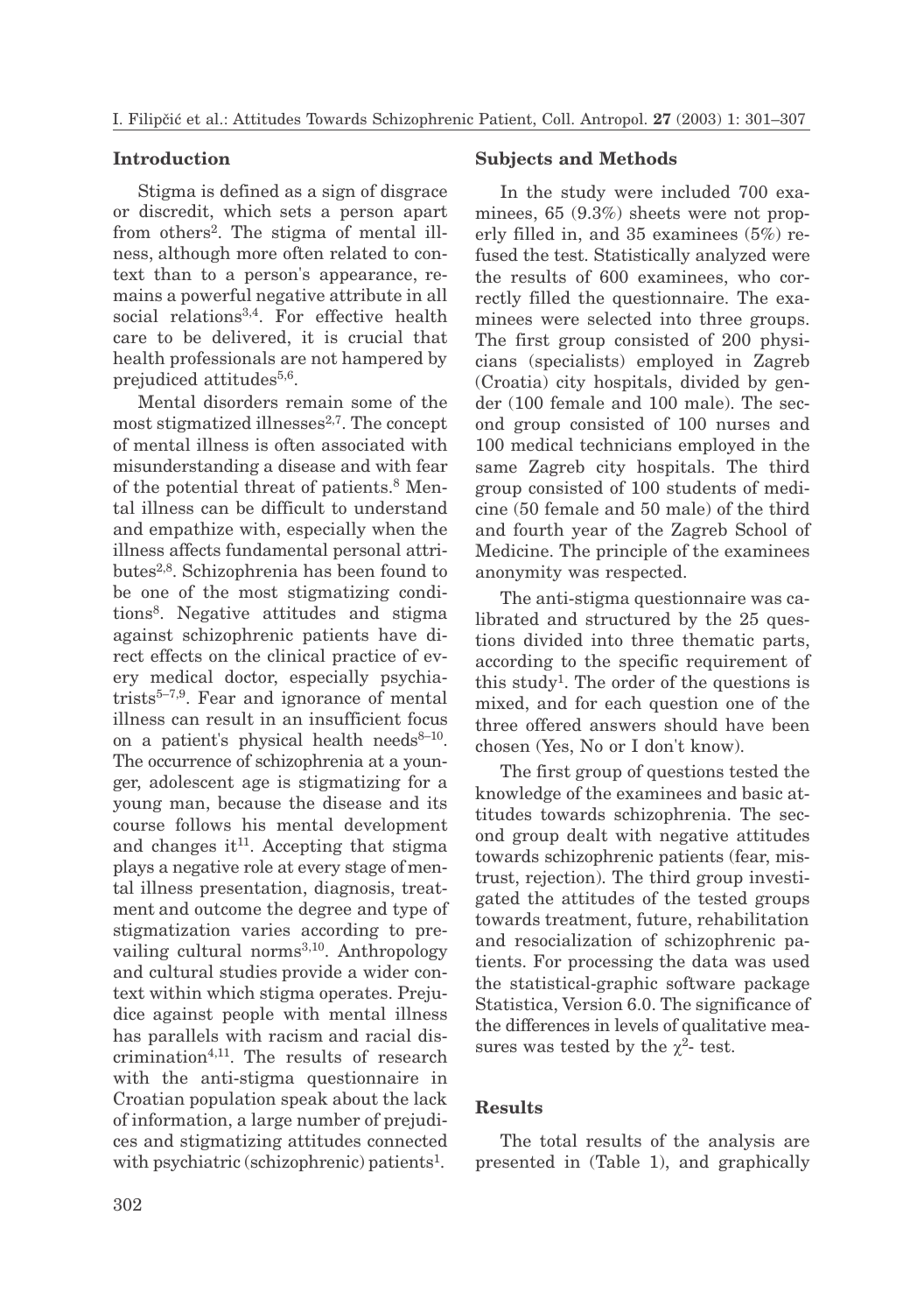for each group of examinees: physicians, nurses/technicians, students of medicine (Figures 1–3). Statistically significant difference  $(p < 0.01)$  was found in the answers of physicians and students to questions (2, 4, 5, 6, 11, 13, 15, 16, 18, 22, 23, 25), difference  $p < 0.05$  was found in the answers to questions (7, 10 and 14), while in other questions statistically significant difference was not found. Statistically significant difference  $(p < 0.01)$  was also found in the answers of physicians and nurses/technicians to questions (4, 15, 22, 23), and in the answers of students and nurses/technicians to questions (10, 13, 22, 23). Statistically significant difference  $(p < 0.05)$  was observed in the answers of students and nurses/technicians to questions (5, 6, 16).

The results reveal significant differences in the students' answers to the first group of questions, where insecurity and fear are prominent, as the result of lacking information connected with the course and symptoms of schizophrenia, and its limitations. Forty-eight percent of students consider schizophrenia to be a synonym for madness, 40% of them would isolate a schizophrenic patient, 9.5% think that schizophrenic patients are mentally retarded persons, and 20% believe that they are inclined to alcohol and drug abuse. In comparing the answers of all the three investigated groups, significant differences were found in the answers to the third group of questions, what confirms prejudices and stigmatizing attitudes. The physicians in 40% of their answers refuse socializing with a schizophrenic patient, 40% of them have no definite opinions about that, while 36% of the physicians would not like to have s schizophrenic patient in their neighborhood. In 38% percent of the answers the physicians would not lend money to a schizophrenic patient, while students would do that in the same percentage, and would socialize with schizophrenic persons. Negative and positive answers of nurses/technicians amount of about 30%, and »I don't know« answers prevail in more than 40%. The »I don't know« answer of nurses/technicians is mostly present also in the questions (5, 8, 13, 17, 22, 23, 24), thus showing their uncertainty, fear and mistrust towards schizophrenic patients, considering them to be violent and aggressive, what confirms the results of other similar investigations worldwide<sup>5,8,13</sup>. The significant difference in answers regarding gender was found in questions (13 and 15). Out of the total number of female examinees, 4% accept the possibility that a schizophrenic patient looks after their child, only one female doctor and 14% of men and students. The men would markedly more rarely employ a schizophrenic patient, what refuses 35–38% of them. Prejudices and stigmatizing attitudes are often the reflex of social relations and attitudes within a society. Schizophrenia is considered to be worse than cancer by 23% of the physicians, 15% of the nurses/technicians and 1.5% of the students, and as more severe than AIDS by 15% of the physicians and 11% of the nurses/ physicians.

The fear and embarrassment connected with schizophrenic patients is confirmed by 40% of the answers in each of the three tested groups. Sixty percent of the examinees believe that schizophrenic patients are rejected and isolated from the community, 40% think that they cannot make decisions on their own, and 75% that schizophrenia is not enough presented in media.

#### **Discussion**

For people with mental illness, stigma is the largest single obstacle to improving their quality of life4,9. Senior medical staff often has more realistic attitudes towards mental illness than their junior colleagues5,10. This investigation wanted to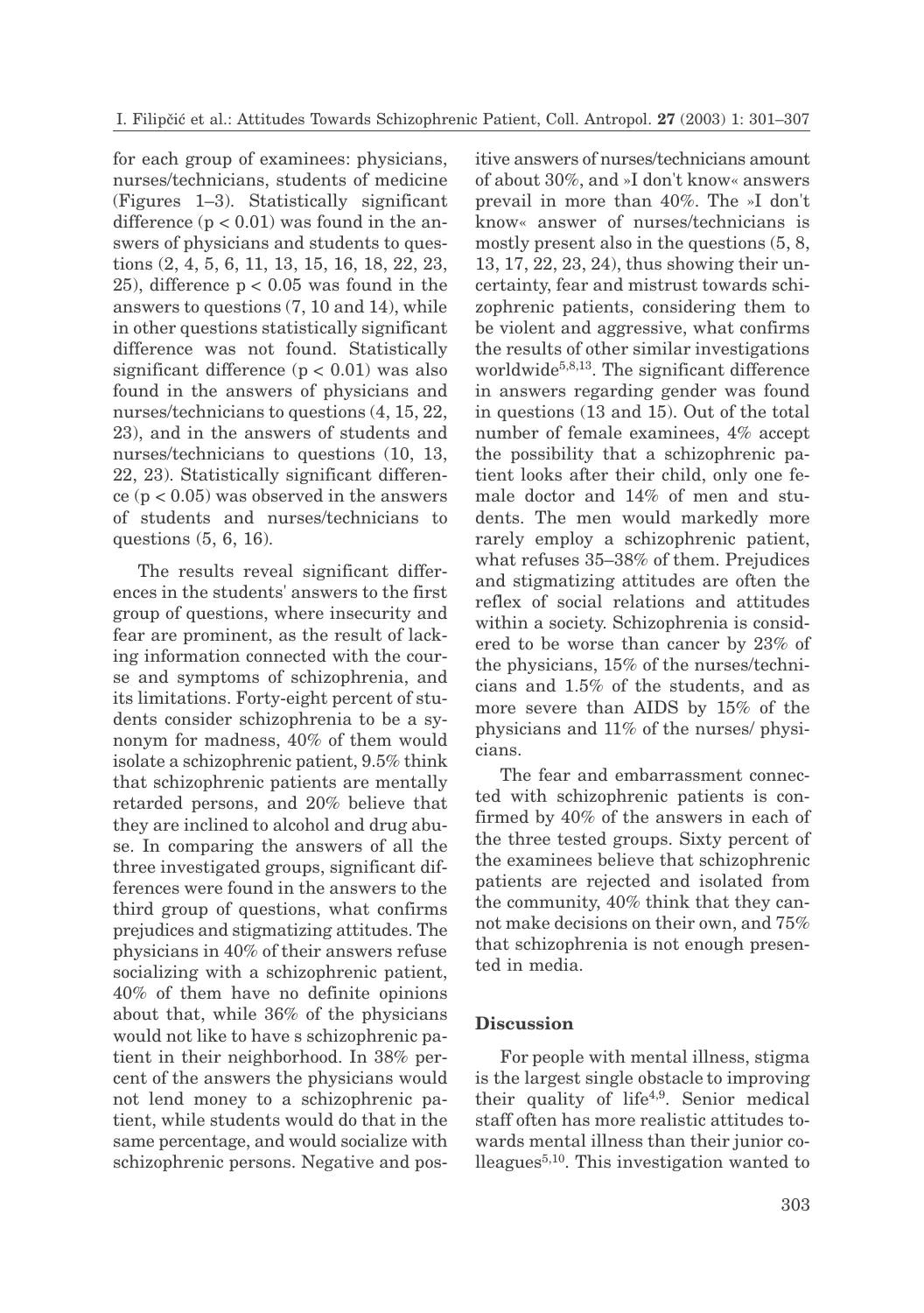|     | Question                                                                                         | Answer         |        |                  |         |                          |        |
|-----|--------------------------------------------------------------------------------------------------|----------------|--------|------------------|---------|--------------------------|--------|
| No. |                                                                                                  | »Yes«          | $(\%)$ | $\partial N_{0}$ | $(\%)$  | »I<br>don't<br>know«     | $(\%)$ |
|     | 1 Have you ever heard about schizophrenia?                                                       | 598            | 99.7   | $\overline{2}$   | 0.3     | $\overline{\phantom{a}}$ | ÷,     |
| 2   | Are schizophrenia and madness synonyms?                                                          | 260            | 43     | 284              | 47      | 56                       | 10     |
| 3   | Are you afraid of a schizophrenic person?                                                        | 222            | 37     | 281              | 47      | 97                       | 16     |
| 4   | Has anyone in your family had schizophrenia?                                                     | $\overline{4}$ | 0.6    | 550              | 91.7    | 46                       | 7.7    |
|     | 5 Do you think that schizophrenic patients should<br>belocked in or isolated in some way?        | 92             | 15.3   | 397              | 66.2    | 111                      | 18.5   |
| 6   | Schizophrenic patients incline to alcohol and drugs?                                             | 94             | 15.7   | 290              | 48.3    | 216                      | 36     |
| 7   | Schizophrenic patients are mentally retarded?                                                    | 42             | 7      | 509              | 85      | 49                       | 8      |
|     | 8 Would you mind having a schizophrenic person<br>in your immediate neighborhood?                | 164            | 27.3   | 250              | 41.7    | 186                      | 31     |
|     | 9 Schizophrenic patients cannot make decisions on<br>their lives by themselves?                  | 264            | 44     | 158              | 26.3    | 178                      | 29.7   |
|     | 10 Schizophrenia is a disorder than cannot be cured?                                             | 442            | 73.7   | 86               | 14.3    | 72                       | 12     |
| 11  | Schizophrenic patients are lazy and unreliable?                                                  | 85             | 14.2   | 413              | 68.8    | 102                      | 17     |
|     | 12 Schizophrenic patients are mostly violent and<br>dangerous?                                   | 123            | 20.5   | 362              | 60.3    | 115                      | 19.2   |
|     | 13 Would you employ someone treated due to<br>schizophrenia?                                     | 145            | 24.2   | 182              | 30.3    | 273                      | 45.5   |
|     | 14 Would you lend money to a schizophrenic person?                                               | 179            | 30     | 197              | 33      | 224                      | 37     |
|     | 15 Would you let a schizophrenic patient to take<br>care of your child?                          | 44             | 7.3    | 481              | 80.2    | 75                       | 12.5   |
|     | 16 Would you marry a schizophrenic patient?                                                      | 32             | 5.3    | 498              | 83      | 70                       | 11.7   |
|     | 17 Are schizophrenic patient sexually perverse?                                                  | 52             | 8.7    | 354              | 59      | 194                      | 32.3   |
|     | 18 Would you have a schizophrenic patient as a<br>friend?                                        | 180            | 30     | 219              | 36.5    | 201                      | 33.5   |
|     | 19 Do you think that schizophrenic patients are<br>isolated and rejected by society?             | 358            | 59.7   | 63               | 10.5    | 179                      | 29.8   |
|     | 20 Media do not discuss schizophrenia sufficiently?                                              | 57             | 9.5    | 447              | 74.5    | 96                       | 16     |
| 21  | Schizophrenic patients tend to criminality?                                                      | 77             | 12.8   | 357              | 59.5    | 166                      | 27.7   |
| 22  | Schizophrenia is worse than cancer?                                                              | 80             | 13.3   | 436              | 72.7    | 84                       | 14     |
| 23  | Schizophrenia is worse than AIDS?                                                                | 54             | 9      | 472              | 78.7    | 74                       | 12.3   |
|     | 24 Investments in treating schizophrenia are futile?                                             | 46             | 7.7    | 463              | 77.2    | 91                       | 15.2   |
|     | 25 You see that your friend has some mental prob-<br>lems. Would you advise him to see a doctor? | 564            | 94     | 7                | $1.2\,$ | 29                       | 4.8    |

#### **TABLE 1** THE ANTI-STIGMA QUESTIONNAIRE RESULTS OF THE 600 EXAMINEES: 200 PHYSICIANS, 200 MEDICAL STUDENTS, 200 NURSES AND TECHNICIANS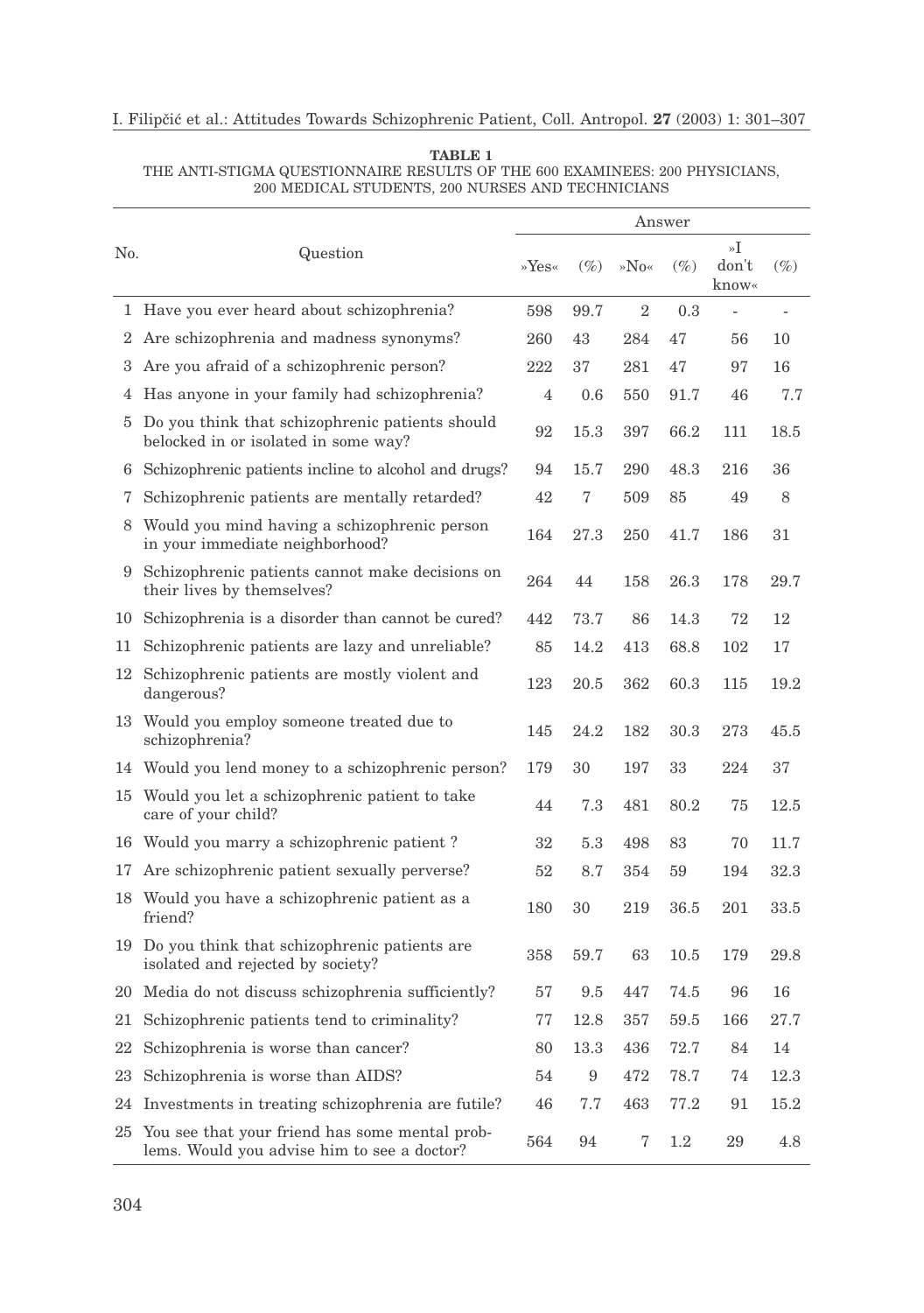



*Fig. 2. The anti-stigma questionnaire results of the 200 medical students.*

point to the existence of prejudices and stigmatizing attitudes on only in our population but also among medical staff, which was justified by examining the at-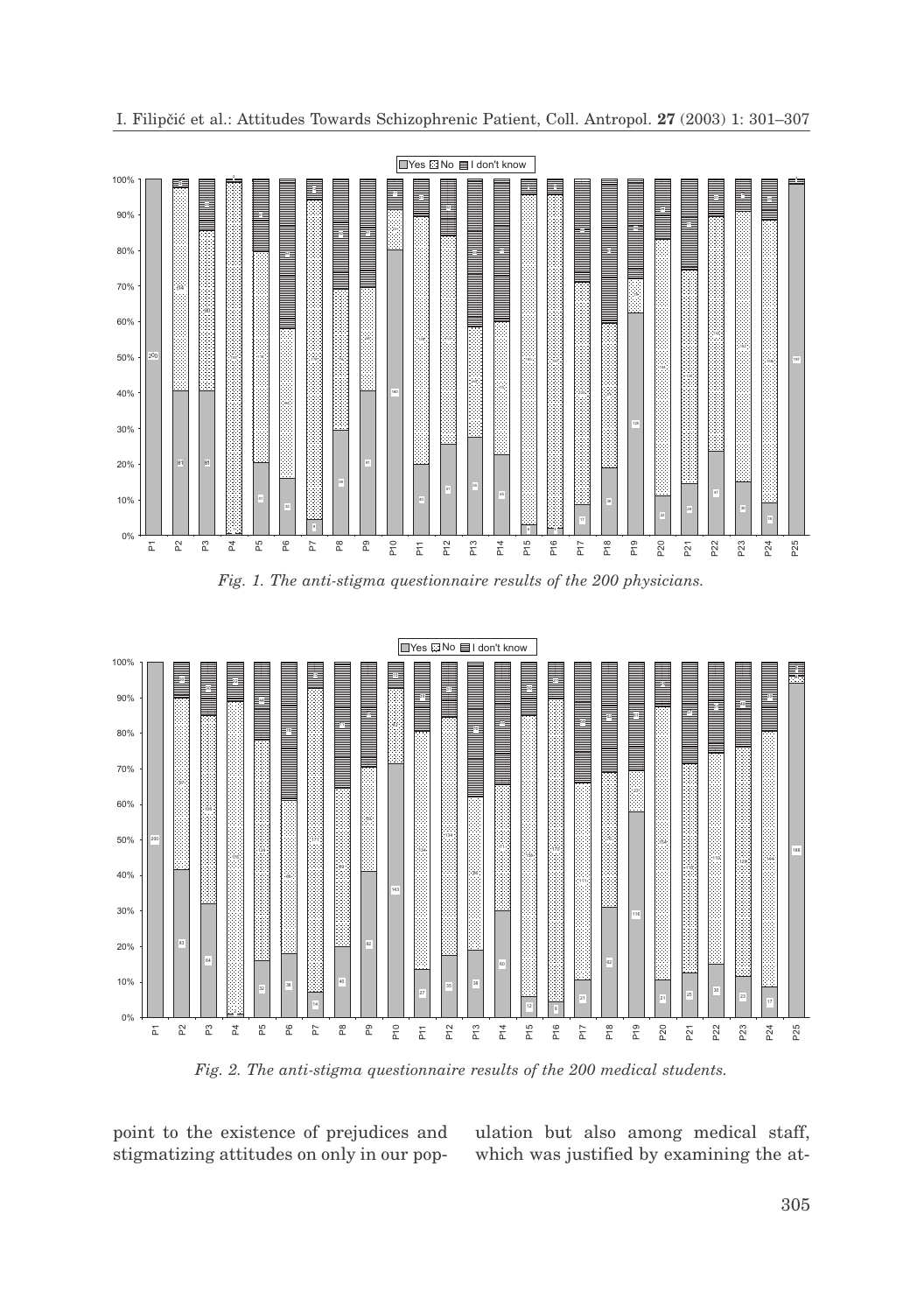

*Fig. 3. The anti-stigma questionnaire results of the 200 nurses and technicians.*

titudes of physicians' specialists and medical nurses/technicians employed in Zagreb city hospitals1. Health professionals can take both collective and individual action to challenge the stigma of mental illness, and if we recognize our patients as unique individuals, and not as illnesses or persons with low intellectual performance, it is harder to stereotype and maintain stigmatizing attitudes towards mental illness $2,12,14$ . This implies that the stigma of mental illness can be reduced by education and experience, and that an examination of attitudes towards mental illness should be included in medical training2,15. Some authors in their work showed that even though knowledge about mental illness remained unchanged in their study group, attitudes and behavioral intention towards those with mental illness did improve<sup>4,8,15</sup>. This investigation confirmed the need for organizing and performing the educational courses for medical staff on the topic of anti-stigma, who would afterwards with their everyday organized activities create and apply long -term educative-informative program, which would contain integrated biological, psychological, and social view of health care.

#### **REFERENCES**

1. FILIPČIĆ, I., D. MARČINKO, J. GRUBIŠIN, D. BEGIĆ, A. TOMAC, V. ĐORĐEVIĆ, LJ. HOTU-JAC, Social Psychiatry, 31 (2003) 1. — 2. BOLTON, J., BMJ, (2003) 326. — 3. BYRNE, P., Br. J. Psychiatry, 178 (2001) 281. — 4. WOLFF, G., S. PATHARE, T. CRAIG, Br. J. Psychiatry, 168 (1996) 183. — 5. BU-CHANAN, A., D. BHUGRA., Acta Psychiatrica Scandinavica,  $85(1992)$  1.  $-6$ . BABIĆ-BANASZAK, A., L. KOVAČIĆ, M. MASTILICA, S. BABIĆ, D. IVAN-KOVIĆ, A. BUDAK, Coll. Antropol., 25 (2001) 449. -7. JUKIĆ, V., J. BAMBURAČ, G. DODIG, M. JA-KOVLJEVIĆ, Coll. Antropol., 21 (1997) 251.  $-8$ . MUKHERJEE, R., A FIALHO, K. WIJETUNGE, K. CHECINSKI, T. SURGENOR, Psychiatr. Bull., 26 (2002); 178. — 9. SCHULZE B, M. C. ANGERME-YER, Soc. Sci. Med.,56 (2) (2003) 299. — 10. CRISP,